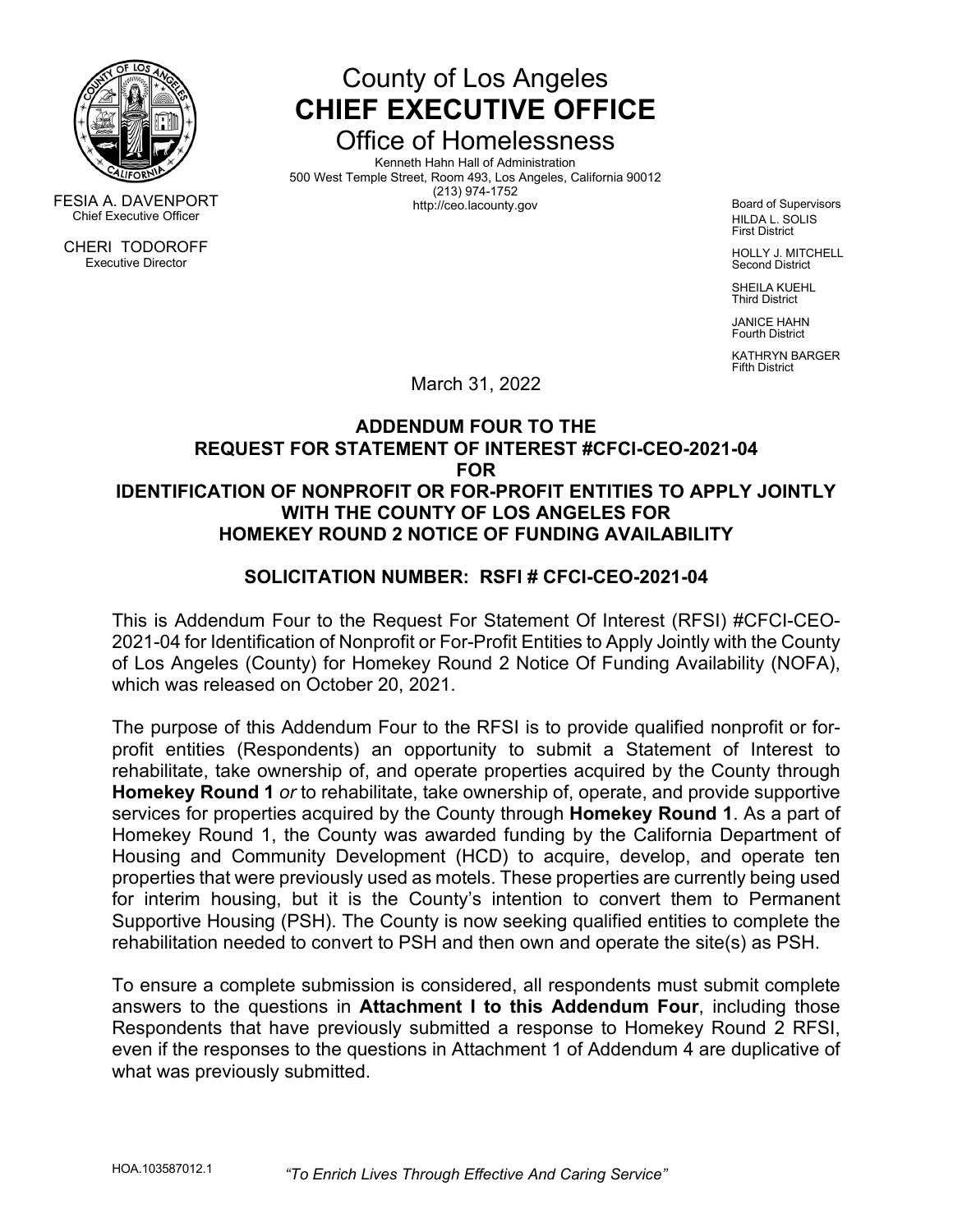The Respondent must clearly demonstrate the following experience requirements:

- i. Development, ownership, or operation of a project similar in scope and size to the proposed project; or development, ownership, or operation of at least two affordable rental housing projects in the last ten (10) years, with at least one of those projects containing at least one unit housing a tenant who qualifies as a member of the Target Population.
- ii. The proposed property manager shall have three (3) or more years of experience serving persons of the Target Population. If a property manager is not yet selected for the proposed project, the Respondent shall certify that this requirement will be reflected in any future solicitation or memorandum of understanding.

If the Respondent is seeking to rehabilitate and provide both property management *and supportive services* for a **Homekey Round 1 Permanent Supportive Housing Project**, the Respondent shall demonstrate minimum experience requirements with i and ii, above, and iii and iv below;

- iii. The proposed supportive service provider shall have three or more years of experience serving persons of the Target Population. If a supportive service provider is not yet selected for the proposed project, the Eligible Applicant shall certify that this requirement will be reflected in any future solicitation or memorandum of understanding.
- iv. Demonstrated experience administering a Housing First program that includes principles of harm reduction and low barriers to entry.

**County Capital and Operating Subsidy:** The County intends to commit operating funding to these PSH projects, in the form of Project Based Vouchers or some equivalent subsidy. The County may have funding available for rehabilitation of these properties, but encourages respondents to indicate if they can provide alternative sources of funding for the needed rehabilitation.

The County may support these projects with funding from its allocation of funds from the Coronavirus State and Local Fiscal Recovery Fund established by the federal American Rescue Plan (ARP) Act of 2021. All ARP Act funds awarded for use as capital and operating funds must be fully expended by the recipient no later than June 30, 2026.

The County is utilizing its allocation of ARP Act funds to assist in its efforts to provide economic recovery and resilience to the communities most impacted by the COVID-19 pandemic. Additional services may be requested of the selected Proposer(s) on an ongoing basis at the discretion of the County.

Respondents who receive funding from the County will be responsible for compliance with the applicable State or Federal requirements, including but not limited to Section 3 of the U.S. Housing Act of 1968, as amended, and prevailing wage requirements and may be subject to National Environmental Policy Act (NEPA).

**Equity Lens:** The HCD has included in both its Homekey Program Round 1 and Homekey 2 NOFAs an emphasis on addressing racial disparities within the homeless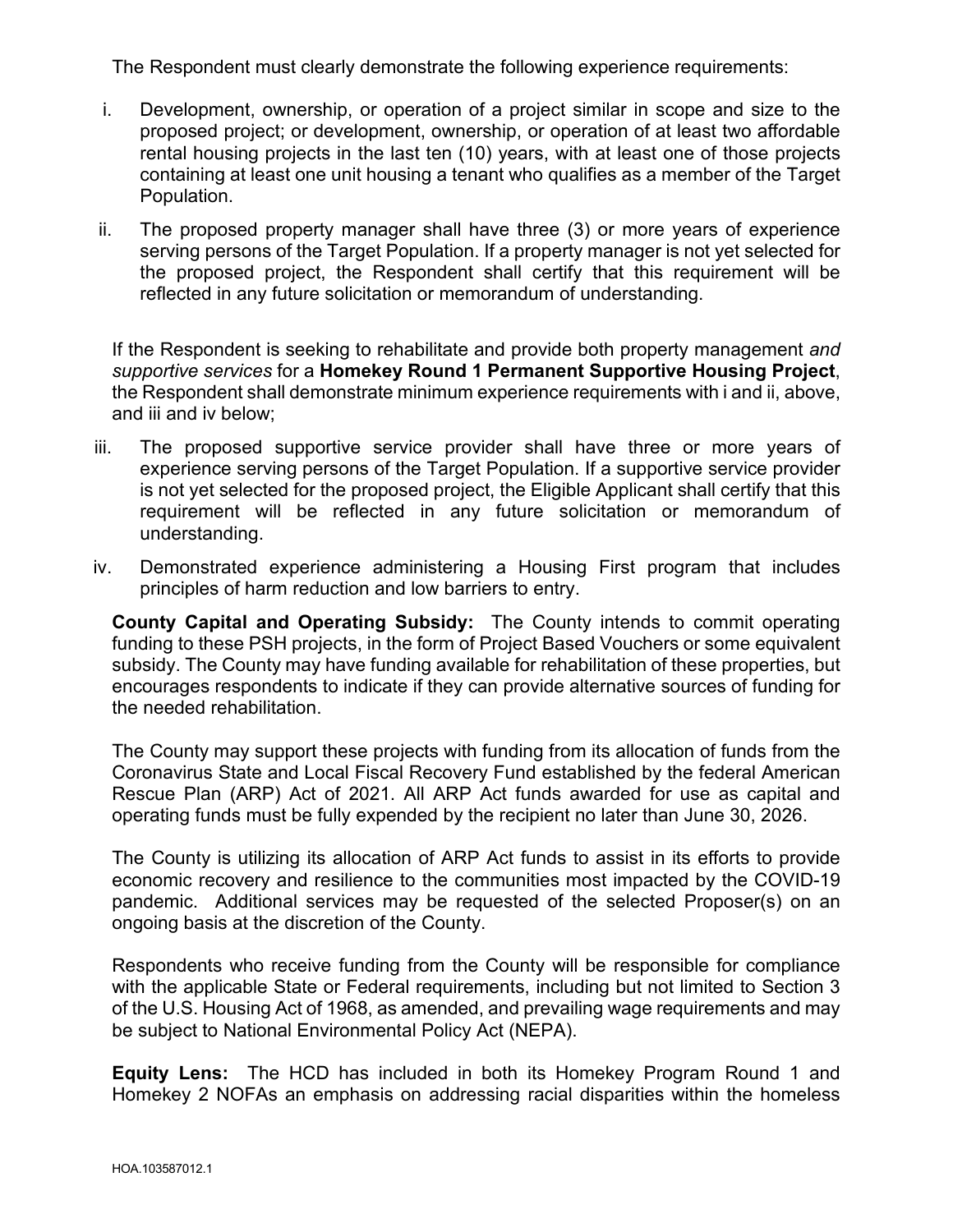population and system, and is requiring that applicants for Homekey Program funding examine disproportionate impacts in their own communities and to develop strategies to address these impacts. In addition, the County's Board of Supervisors (Board) has directed County Departments utilizing County's ARP funds to target the distribution of these resources to communities, especially communities of color, most impacted by the COVID-19 pandemic and most affected by poverty.

The County will work closely with Respondents selected through the RFSI process and County ARP funds will be distributed to Respondents to meet the State, Federal and County equity requirements.

Respondents must certify their intent work with the County on addressing the County's equity lens criteria and the State's racial equity analysis requirement in **Attachment II**.

Except for changes set forth hereinabove, the RFSI shall not be otherwise changed in any respect by this Addendum Four.

**Deadline to submit response to [HIAdmin@ceo.lacounty.gov](mailto:HIAdmin@ceo.lacounty.gov) by: April 29, 2022, 5PM. Please send questions to [HIAdmin@ceol.lacounty.gov](mailto:HIAdmin@ceol.lacounty.gov) by April 15, 2022, 5PM. Responses to questions received by the deadline will be posted in the Homeless Initiative website by April 20, 2022 at 5PM.**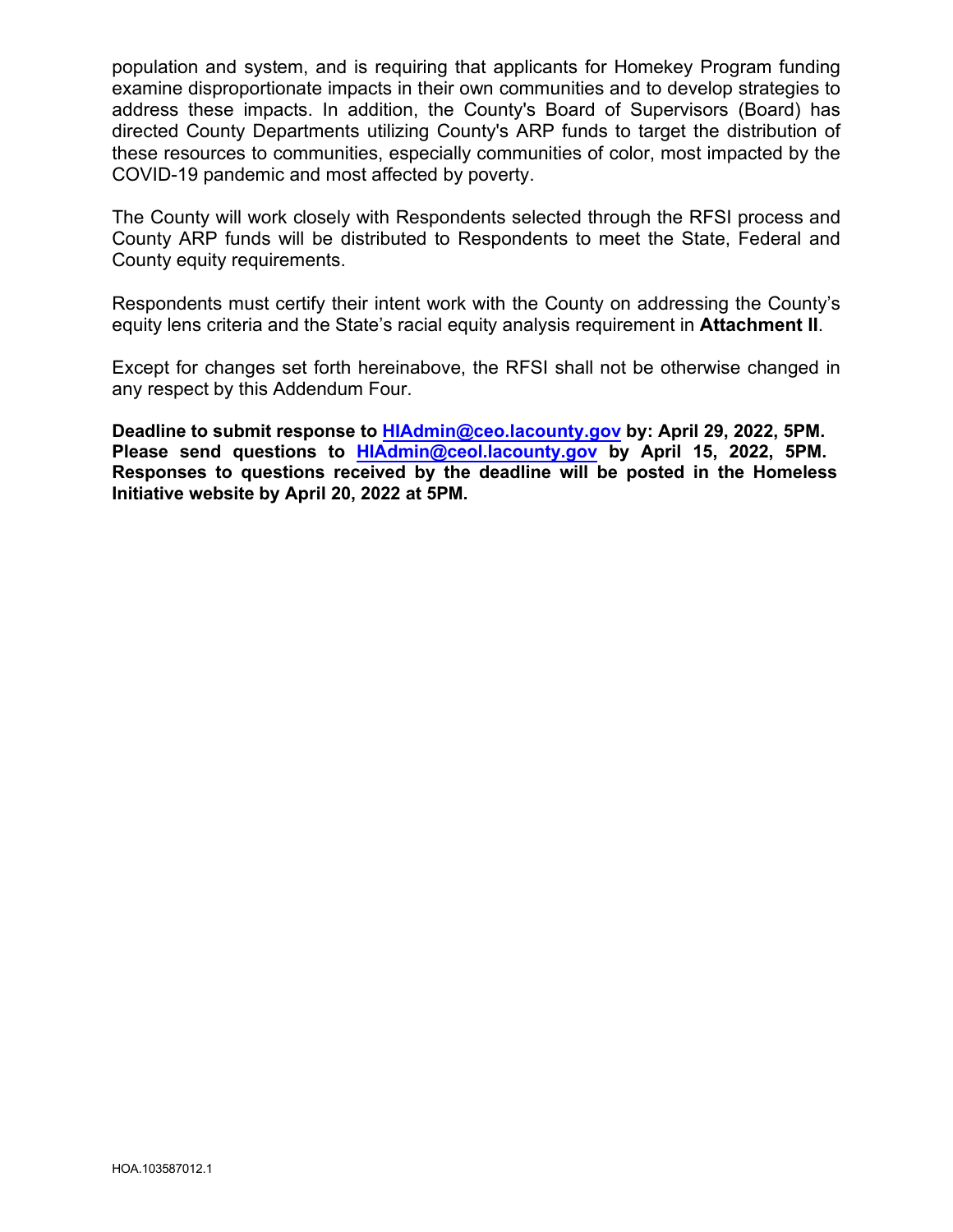## **STATEMENT OF INTEREST RESPONSE TO REQUESTED INFORMATION**

## **1.0 INSTRUCTIONS**

Provide your organization's complete responses in the following text entry fields below.

## **2.0 RESPONDENT CONTACT**

Respondent shall identify a primary point of contact as part of its Response as follows:

|                                    | <b>Organization Name:</b> Click or tap here to enter text. |  |
|------------------------------------|------------------------------------------------------------|--|
| Headquarters<br>Address:           | Click or tap here to enter text.                           |  |
|                                    | Click or tap here to enter text.                           |  |
| Organization<br>Website:           | Click or tap here to enter text.                           |  |
| <b>Principal Point of Contact:</b> |                                                            |  |
| Name:                              | Click or tap here to enter text.                           |  |
| Title:                             | Click or tap here to enter text.                           |  |
| <b>Mailing Address:</b>            | Click or tap here to enter text.                           |  |
|                                    | Click or tap here to enter text.                           |  |
| Email Address:                     | Click or tap here to enter text.                           |  |
| <b>Phone Number:</b>               | Click or tap here to enter text.                           |  |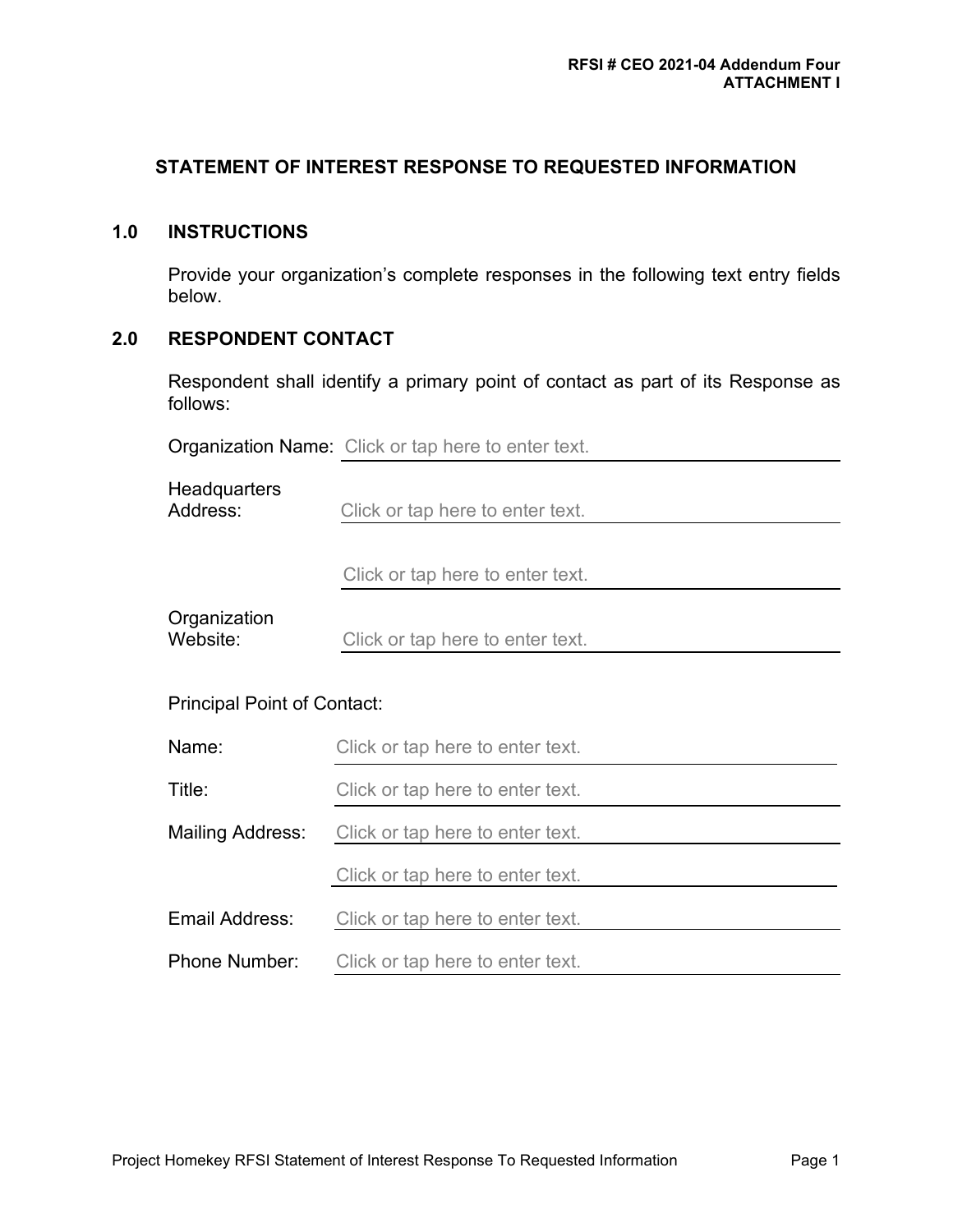My organization is responding in the following categories (select all that apply): ☐**Permanent Supportive Housing Project**

☐A. Rehabilitation, Ownership, and Property Management of Sites

☐B. Rehabilitation, Ownership and Property Management of Sites; Provision of Supportive Services at Sites

 $\Box$ As a single entity

□As a joint venture or consortium (must be structured as a single Prime Contractor and subcontractors).

Please indicate below which property or properties you are proposing to rehabilitate/own/operate/provide supportive services for, and mark with A or B, based on which type of proposal you are submitting for each selected property.

| Property                        | <b>Units</b> | Type of Proposal (A or B) |
|---------------------------------|--------------|---------------------------|
| <b>Homekey Baldwin Park</b>     |              |                           |
| 14510 Garvey Avenue             | 75           |                           |
| Baldwin Park, 91706             |              |                           |
| <b>Homekey Hacienda Heights</b> |              |                           |
| 1172 South 7th Avenue           | 156          |                           |
| Hacienda Heights, 91745         |              |                           |
| <b>Homekey Harbor City</b>      |              |                           |
| 820 West Sepulveda Boulevard    | 57           |                           |
| Harbor City, 90710              |              |                           |
| <b>Homekey Long Beach</b>       |              |                           |
| 5665 East 7th Street            | 43           |                           |
| Long Beach, 90804               |              |                           |
| <b>Homekey Norwalk</b>          |              |                           |
| 10646 East Rosecrans Avenue     | 56           |                           |
| Norwalk, 90650                  |              |                           |
| <b>Homekey Whittier</b>         |              |                           |
| 8221 South Pioneer Boulevard    | 99           |                           |
| Whittier, 90606                 |              |                           |
| <b>Homekey Compton East</b>     |              |                           |
| 1116 South Long Beach Boulevard | 41           |                           |
| Compton, 90221                  |              |                           |
| <b>Homekey Long Beach West</b>  |              |                           |
| 1133 Atlantic Avenue            | 135          |                           |
| Long Beach, 90813               |              |                           |
| <b>Homekey Commerce*</b>        |              |                           |
| 7701 East Slauson Avenue        | 81           |                           |
| Commerce, 90040                 |              |                           |

\*Homekey Commerce has already been converted to PSH and requires only minimal rehabilitation. It is currently operating as PSH.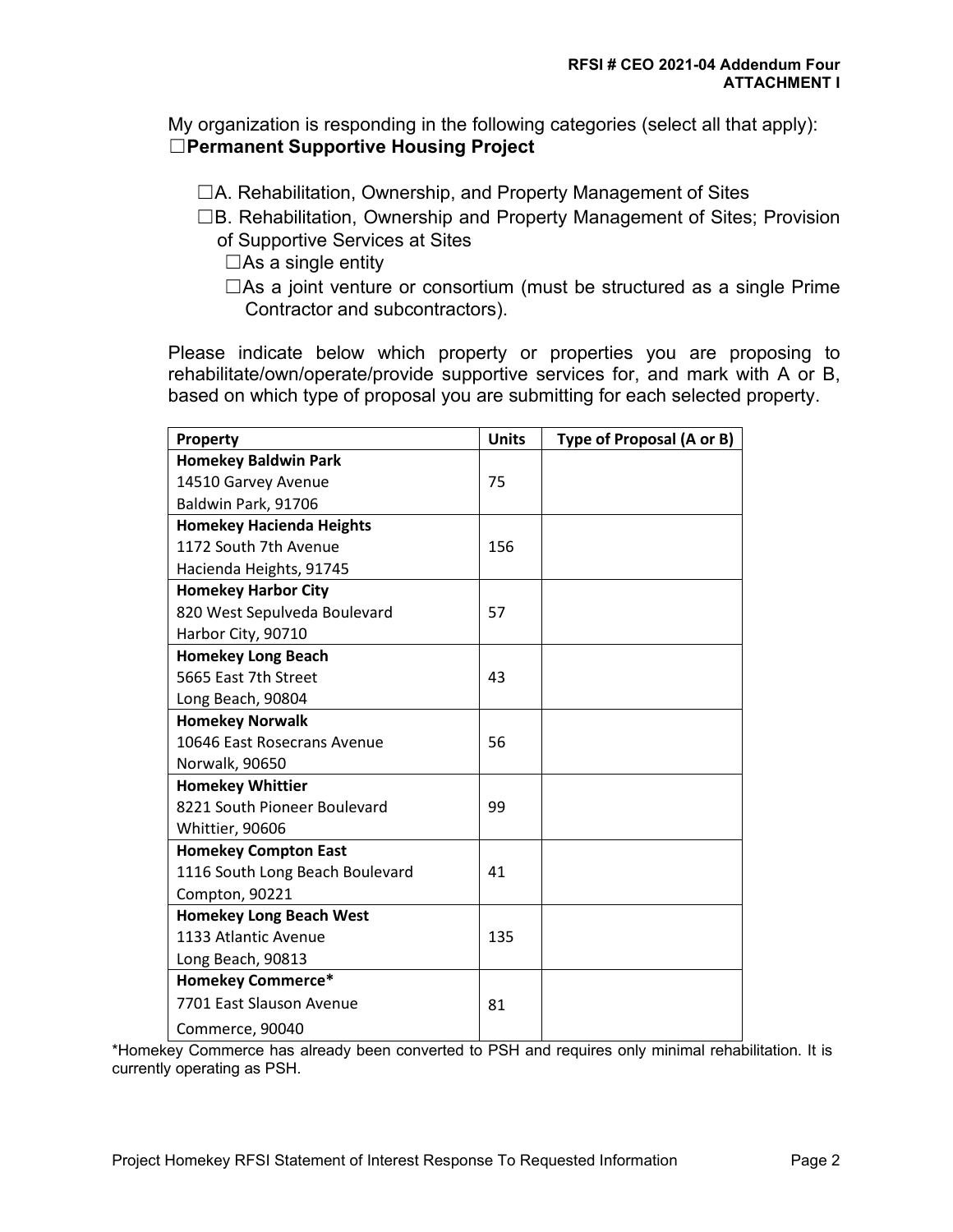To receive available due diligence information about any of the above properties, please contact Elizabeth Ben-Ishai at eben-ishai@ceo.lacounty.gov and specify the properties for which you are requesting information.

## **3.0 RESPONSE QUESTIONS**

#### **3.1 Minimum Requirements**

Provide a narrative that demonstrates the following minimum requirements for one or more Permanent Supportive Housing projects .

## **Homekey Round 1 Permanent Supportive Housing Projects**

The County is accepting Responses for Homekey Round 1 Permanent Supportive Housing Projects that provide the following options:

## A**. Rehabilitation, Ownership, and Property Management of Sites**

If the Respondent is seeking to rehabilitate, own, and provide property management of, a **Homekey Round 1 Permanent Supportive Housing Project**, the Respondent shall demonstrate the following minimum experience requirements i and ii:

- i. Development, ownership, or operation of a project similar in scope and size to the proposed project; or development, ownership, or operation of at least two affordable rental housing projects in the last ten (10) years, with at least one of those projects containing at least one unit housing a tenant who qualifies as a member of the Target Population.
- ii. The proposed property manager shall have three (3) or more years of experience serving persons of the Target Population. If a property manager is not yet selected for the proposed project, the Respondent shall certify that this requirement will be reflected in any future solicitation or memorandum of understanding.

#### B. **Rehabilitation, Ownership, and Property Management of Sites; Provision of Supportive Services at Sites**

If the Respondent is seeking to rehabilitate and provide both property management *and supportive services* for a **Homekey Round 1 Permanent Supportive Housing Project**, the Respondent shall demonstrate minimum experience requirements with i and ii, above, and iii and iv below;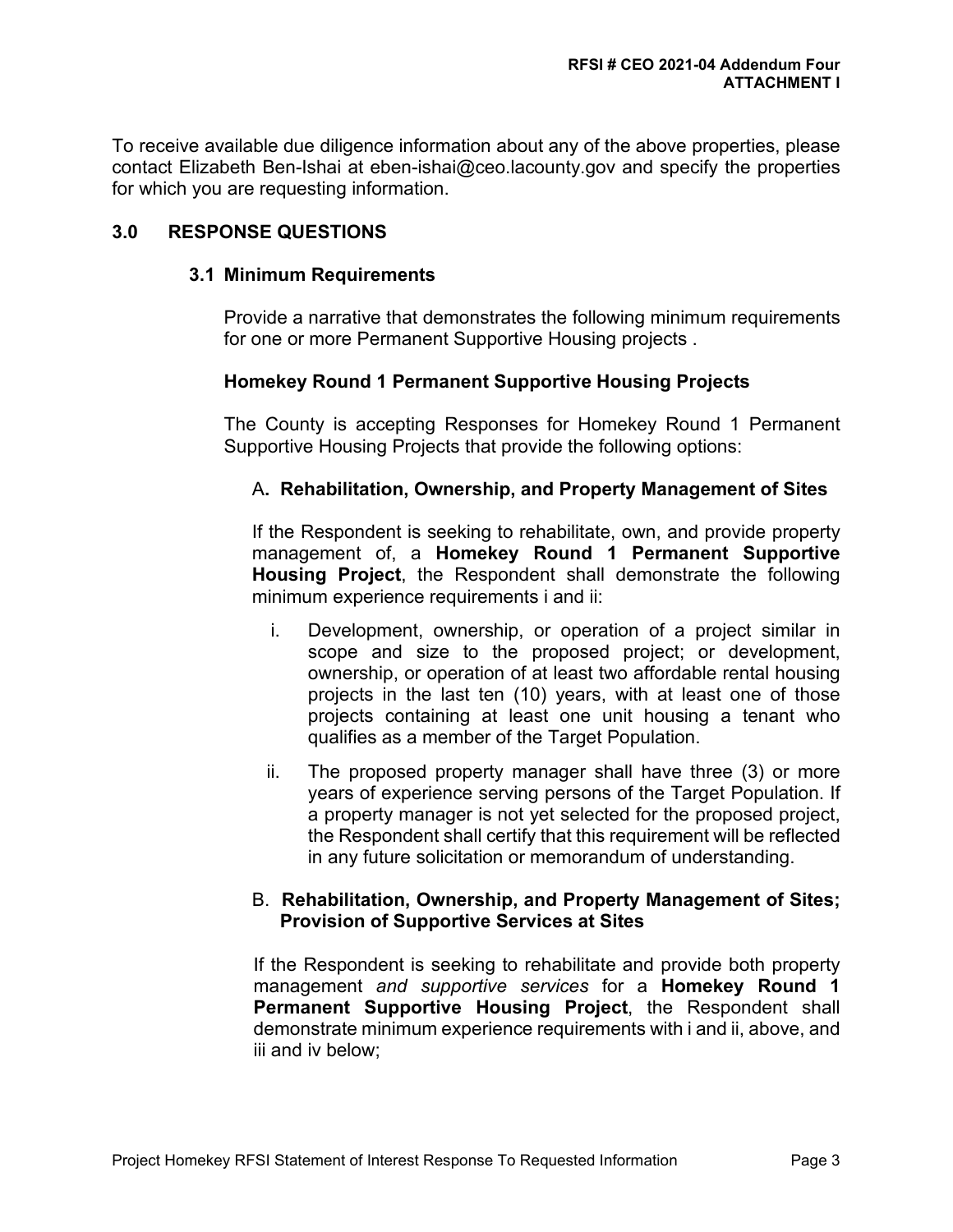- iii. The proposed supportive service provider shall have three or more years of experience serving persons of the Target Population. If a supportive service provider is not yet selected for the proposed project, the Eligible Applicant shall certify that this requirement will be reflected in any future solicitation or memorandum of understanding.
- iv. Demonstrated experience administering a Housing First program that includes principles of harm reduction and low barriers to entry.

#### **Business Status Review**

Verification of the Respondent's business status will be conducted by checking with all applicable databases which may include, but not be limited to, databases available with the California Secretary of State – Business Programs, Los Angeles County Debarment List, State's Suspended and Ineligible Provider List for Medi-Cal, Federal Debarment List (Office of Inspector General (OIG), Federal Excluded Parties List System (EPLS), and if applicable, a review of the Auditor Controller's Intranet website and the Contractor Alert Reporting Database reflecting past performance history on County contracts. CEO will contact Respondent in the event additional information is needed. Any Respondent appearing in one or more databases may be rejected in CEO's sole discretion.

#### **Good Standing Certification – State of California**

Please submit evidence that Respondent is in good standing with the State of California as indicated by a copy of State certification. Certification can be submitted with as an additional document for Attachment II. If no certification is available, please explain.

```
Narrative:
```
Click or tap here to enter text.

#### **Responding as a Joint Venture**

If responding as a joint venture or consortium, list organization names and attach letters of intent from each organization who will be a subcontractor to the Prime. Each letter of intent shall include identification of the services that the subcontractor will provide.

#### Narrative:

Click or tap here to enter text.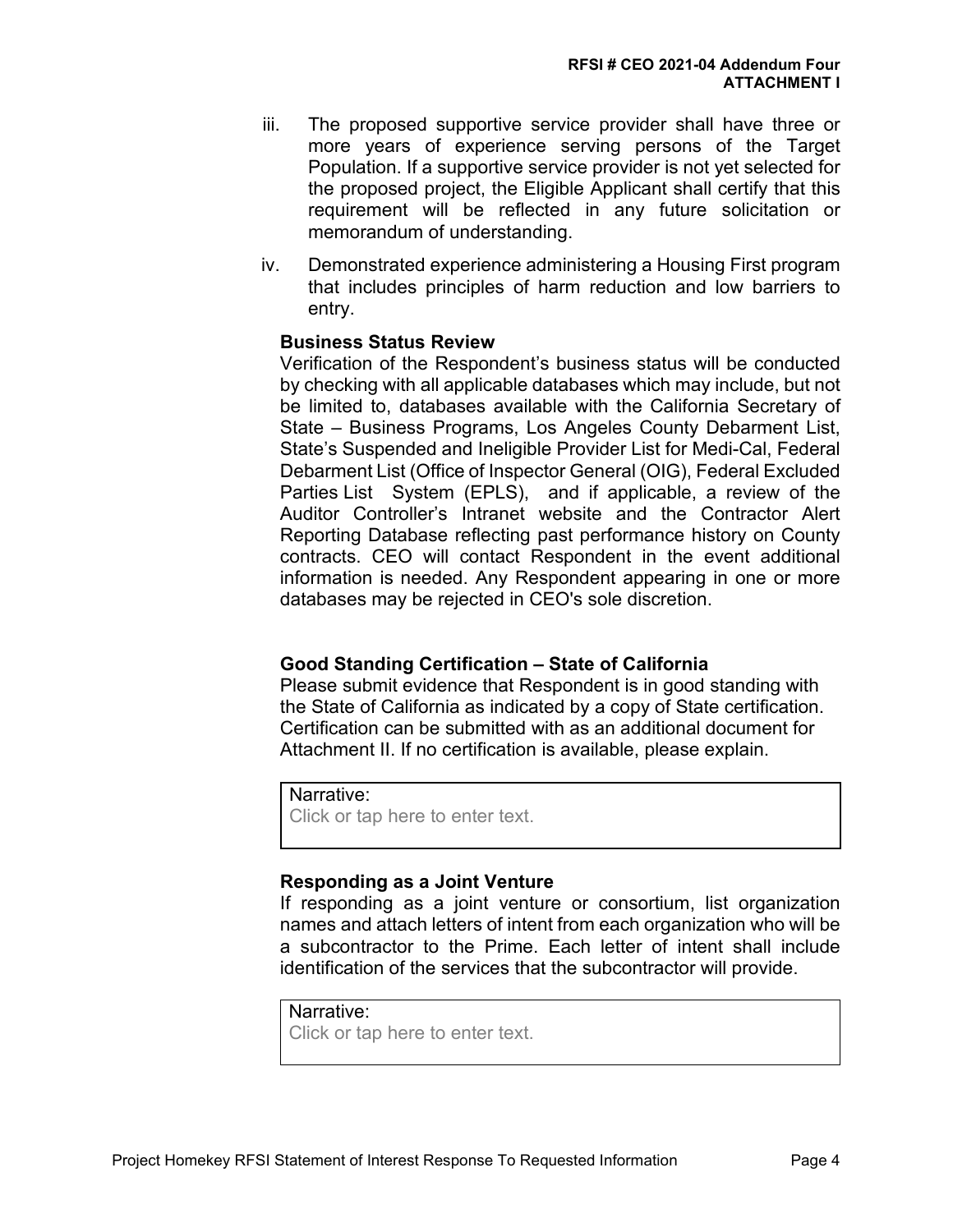## **County Contract Review**

If Respondent's compliance with a County contract has been reviewed by the Los Angeles County Department of the Auditor-Controller within the last 10 years, Respondent must not have unresolved questioned costs identified by the Auditor-Controller in an amount over \$100,000 that are confirmed to be disallowed costs by the contracting County department, and remain unpaid for six months or more from the date of disallowance unless such disallowed costs are the subject of current good faith negotiations to resolve the disallowed costs in the opinion of the County.

- $\Box$ Yes, I have been audited within the last 10 years by the Los Angeles County Department of the Auditor-Controller and do not have over \$100,000 in disallowed costs.
- $\Box$ Yes, I have been audited within the last 10 years by the Los Angeles County Department of the Auditor-Controller and have over \$100,000 in disallowed cost.
- $\Box$  Not applicable.

#### **3.2 Background and Experience**

A. Provide a narrative on Respondent's background and experience developing permanent housing.

The narrative response must also contain a Project List that identifies projects similar in scope and size to the proposed Project(s) demonstrating that the Respondent has had experience in developing, owning, or operating. Provide the following information with each projected listed:

- Name/Type of Project (Permanent Supportive Housing, Affordable, etc.)
- Location of Project (City and County)
- Start and Completion Date of Project
- Government Entity and Contract Amount (if applicable)
- Funding Source(s) and Amount(s) for project listed
- Population Served/Supportive Services provided at the Project

An ideal candidate will have three additional projects (development, ownership, or operation of affordable rental housing in the last ten years) serving at least one member of the Target Population.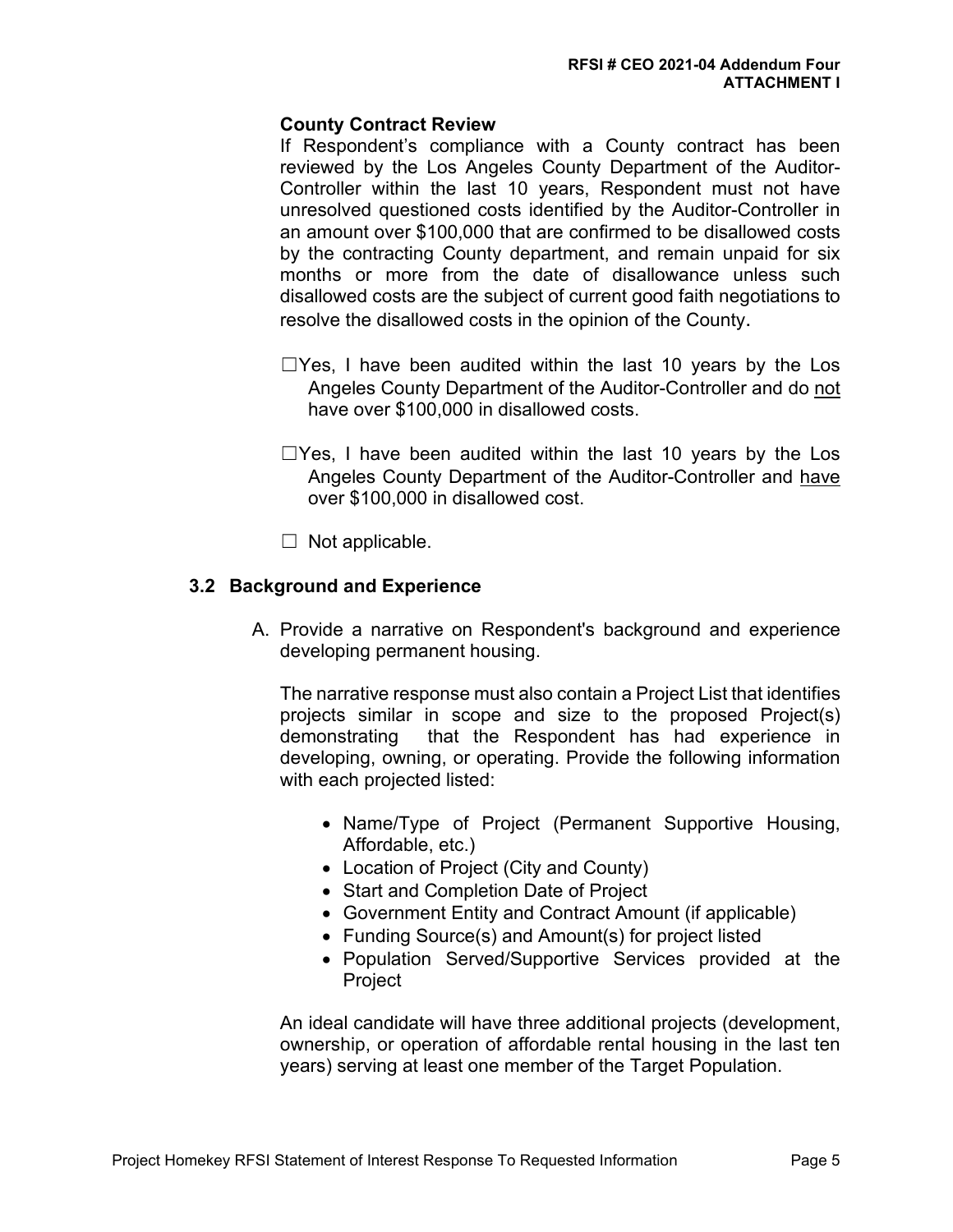Ensure the response includes information about the population served at these projects. Please include key performance indicators that demonstrate the success of the program in serving the target population. Respondents may submit a Project List as narrative in the text box below or submit an additional document supporting Attachment II.

Narrative:

Click or tap here to enter text.

## **3.3 Approach and Methodology**

- A. Plan for rehabilitation and property management of sites for Homekey Round 1 Permanent Supportive Housing sites:
	- i. Provide a narrative that includes:
		- a. An overview of the development plan and timeline for any required entitlements, permits, and environmental clearances. Respondent shall demonstrate evidence of strong organizational and financial capacity to develop the project.
		- b. If the Respondent is submitting a Response that includes supportive services for sites, the Respondent should indicate whether Respondent will be the supportive services provider or intends to use a preferred supportive services provider. If the preferred service provider is known, please provide basic information about the service provider and the nature of its involvement in the proposed project. Please note that contracts for supportive service providers will be administered through the Department of Health Services Housing for Health Program.

#### Narrative:

Click or tap here to enter text.

B. Describe your organization's proposed organization chart and staffing plan including the duties of key employees that will be assigned to the Project. Attach a copy of the resumes for each of the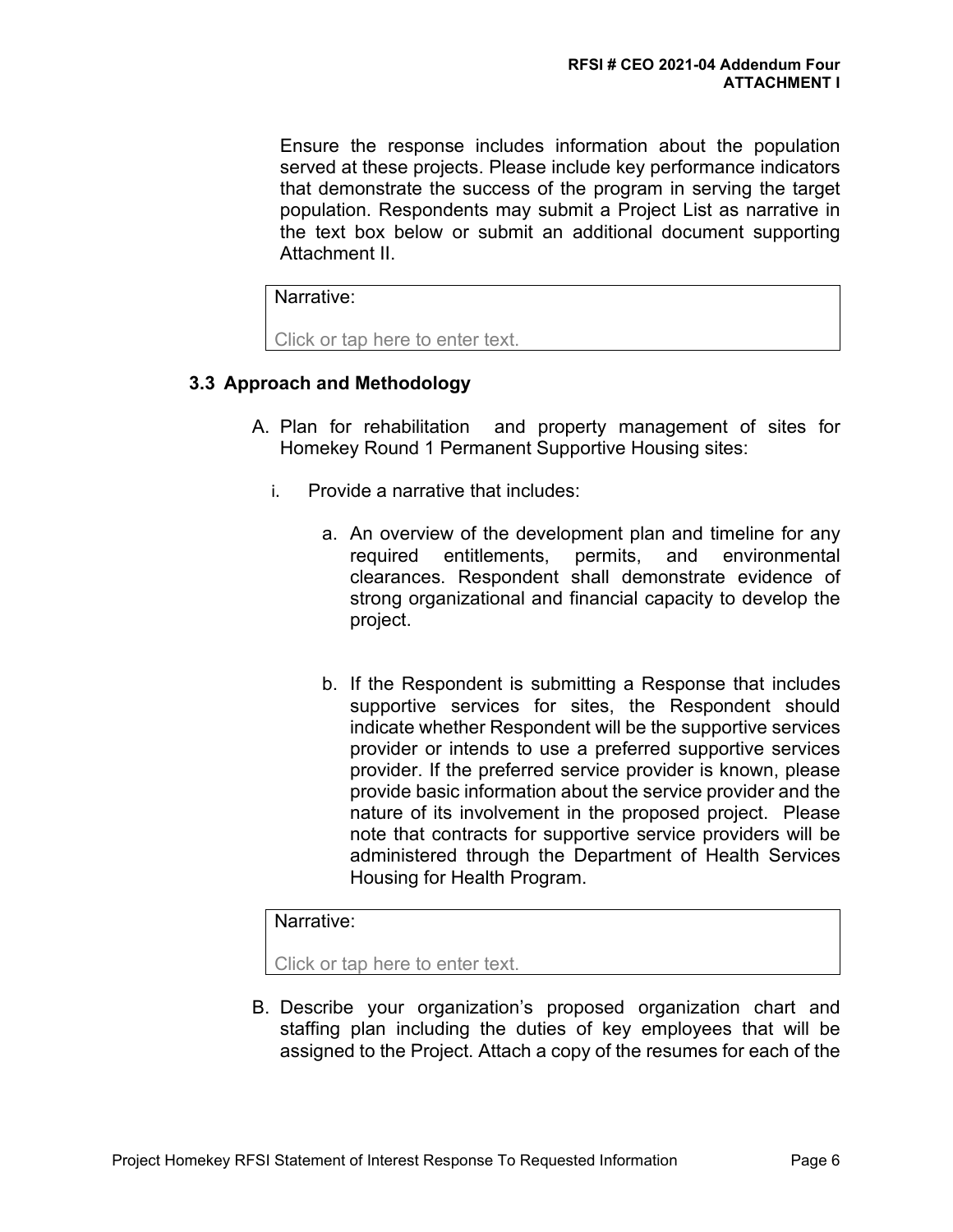proposed staff, if available, or provide a title and role description of each employee assigned to the Project.

Narrative:

Click or tap here to enter text.

#### **3.4 Funding Sources and Proposed Administrative Fee**

#### A. Available Funding Sources

Indicate if your organization can secure other Funding Source(s) that can support the rehabilitation of the property or properties. If your organization is able to secure other funding sources for the Project proposed, please specify the source, amount being proposed, and timeframe the funding is available. Select n/a if you are not proposing to rehabilitate the property and no funding is needed for rehabilitation.

☐ County Funding Only

- ☐ Other Funding Sources Available
- $\Box$  N/A

Narrative:

Click or tap here to enter text.

Click or tap here to enter text.

#### B. Administrative Fees

Propose the Administrative Fee for each funding source your organization provided in Section A (Available Funding Sources). The proposed Administrative Fee shall be for providing all services for proposed projects.

```
Narrative:
```
Click or tap here to enter text.

#### **3.5 Financial Capability**

Attach copies of the organizations' most current and prior (2) years of financial statements (e.g. 2018, 2019 and 2020). Statements should include the company's assets, liabilities, and net worth. At a minimum, include the Balance Sheet (Statement of Financial Positions), Income Statement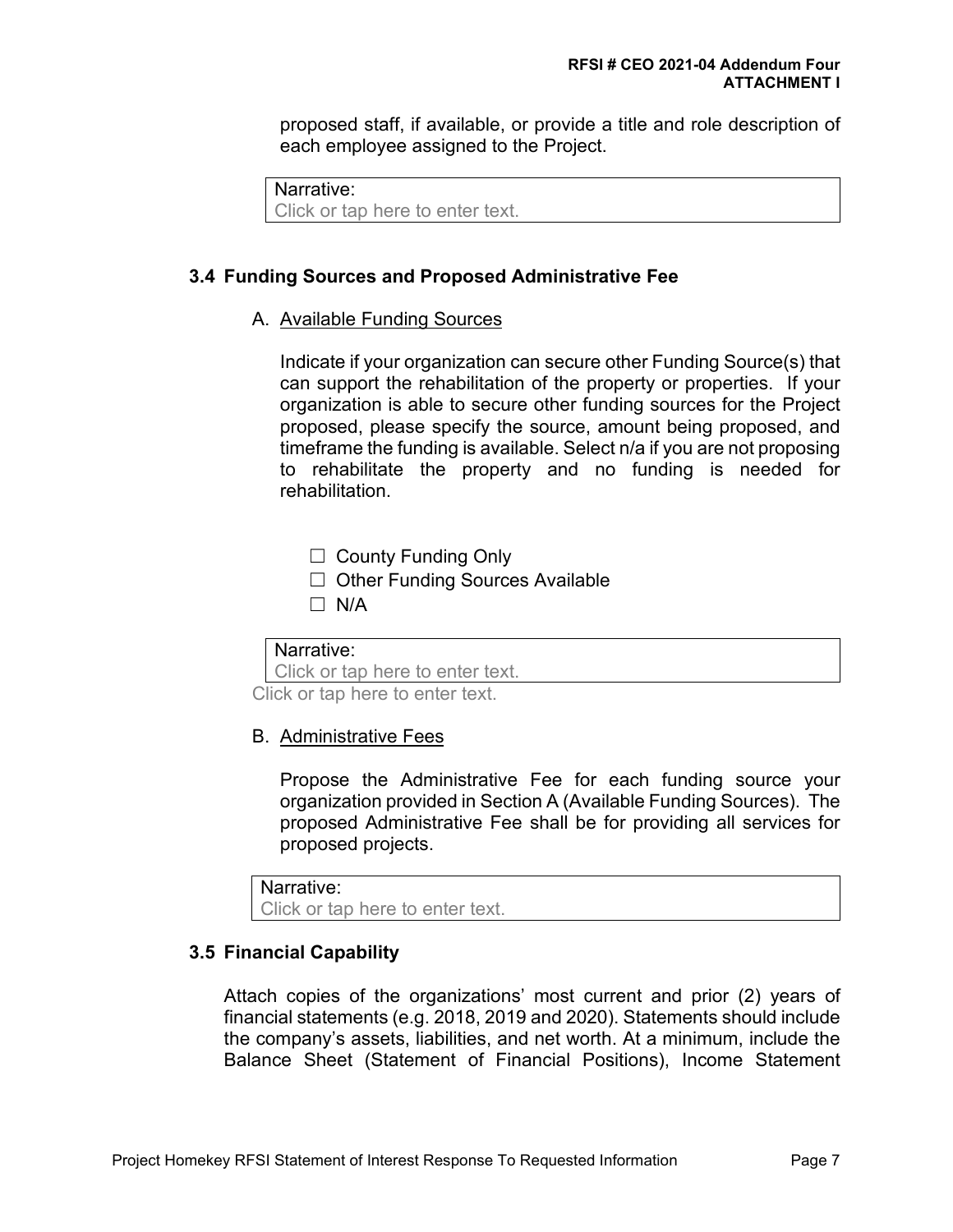(Statement of Operations), and the Retained Earnings Statement. If audited statements are available, these should be submitted to meet this requirement. Do not submit Income Tax Returns to meet this requirement. Financial statements will be kept confidential if so stamped on each page.

> / / / /

/